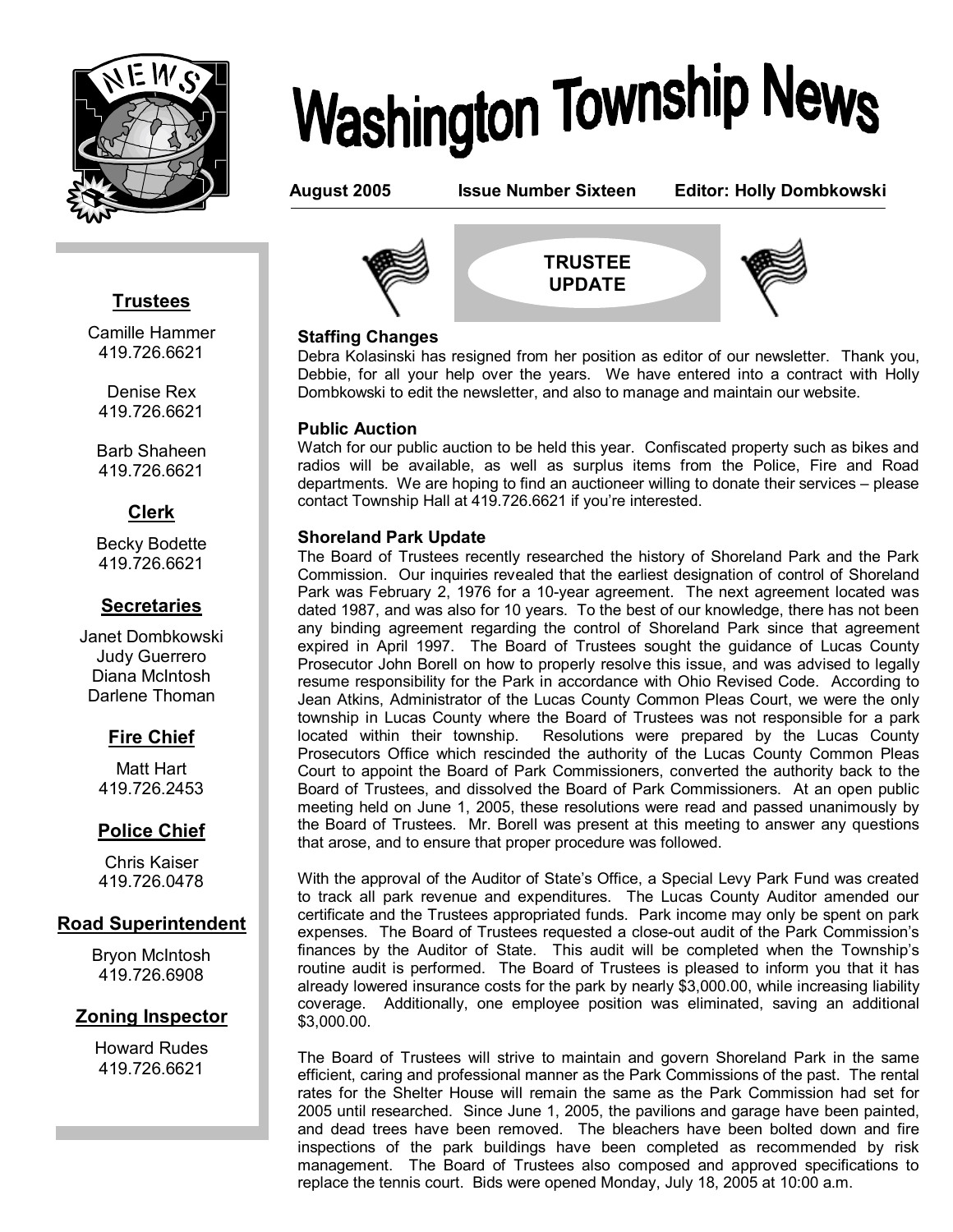# **Shoreland Park Update, cont'd.**

is their third season keeping the park cleaned and groomed for our residents. Debbie Ketcham is our Youth Activities The Board of Trustees is happy to announce that the following individuals will continue their service at Shoreland Park as employees of Washington Township. Dave and Barb Keller maintain the excellent park grounds that they have created. This Supervisor, a position she has held for 15 years. She will also continue to assist with rentals of the Shelter House.

The Board of Trustees would like to extend their heartfelt gratitude to all of the Park Commissioners and Clerk Treasurers who have served our community in the past.



#### **Training, meetings and continuing education**

In order to serve the community to the best of our abilities, members of the administration of Washington Township are always seeking ways to increase our knowledge and effectiveness as leaders. Below, you will find updates on some of the recent training we have received.

The Ohio Township Association conducted their annual Summer Conference in Perrysburg, Ohio this year. The Board of Trustees (Barb Shaheen, President; Camille Hammer, Vice President; Denise Rex) attended educational workshops on intergovernmental and federal updates, conflict management, dispute resolution, effective decision-making, and the effects of House Bill 66. Many of the classes they attended qualify for Leadership Academy education credits.

I attended the Auditors of State updates on the Uniform Accounting Network computer program and system, and legal courses pertaining to finances, record keeping and audit changes. These workshops contributed toward meeting the continuing education requirements set by the Treasurers of the State of Ohio. Additionally, the Ohio Department of Taxation presented information on tax levy revenue and reduction factors.

Fire Chief Matt Hart was updated on HB255 and SB109. Road Superintendent Bryon McIntosh reviewed roadway maintenance and drainage and was updated on HB231. Administrative and Zoning Secretary Janet Dombkowski attended workshops on new zoning legislation, HB148, SB18 and new PERS programs and requirements. Attorneys presented information on how the law classifies nuisances and how to legally eliminate them in townships.

While no workshops were offered for law enforcement agencies at the OTA conference, Police Chief Christopher Kaiser continues to attend various training sessions and meetings each month on emergency management, legal updates, homeland security and effective police policies.

The Board of Trustees also continues to attend meetings of the Lucas County Improvement Corporation, the Storm Water Coalition, and the Lucas County Township Association, as well as various meetings regarding concerns about Lake Erie and the Ottawa River.

#### **House Bill 66**

Thanks to everyone for their diligence, concern and consideration in helping the Township preserve our Local Government Funding from the State of Ohio. The Senate passed House Bill 66, which should stop the reduction of local government revenue to our Township.

# **Tax Update**

We will be subject to the phasing out of Tangible Personal Property Taxes. Bottom-line figures should be available by the time the next newsletter is issued. I would like to take this opportunity to remind you that our Township does not have a payroll tax. If you live and work in Washington Township, your employer should not withhold the 2.25% Toledo tax from your earnings.

#### **Ethics**

The need for positive character and workplace behavior to promote confidence in government is increasingly apparent. The Ohio Ethics Law has been required reading for all township officials and employees since June 2000. Everyone also receives Sunshine Law information on meeting regulations, public records and open personnel files. The Township Policies and Procedures Manual continues to be revised to comply with legal updates.

# **Preserving our Township**

The Trustees, Clerk and the rest of our administration will continue to fight against annexation attempts, federal and local funding cuts and the ever-present threat of dissolving townships into a "regional" or "uniform" type of governing system by Lucas County and the City of Toledo.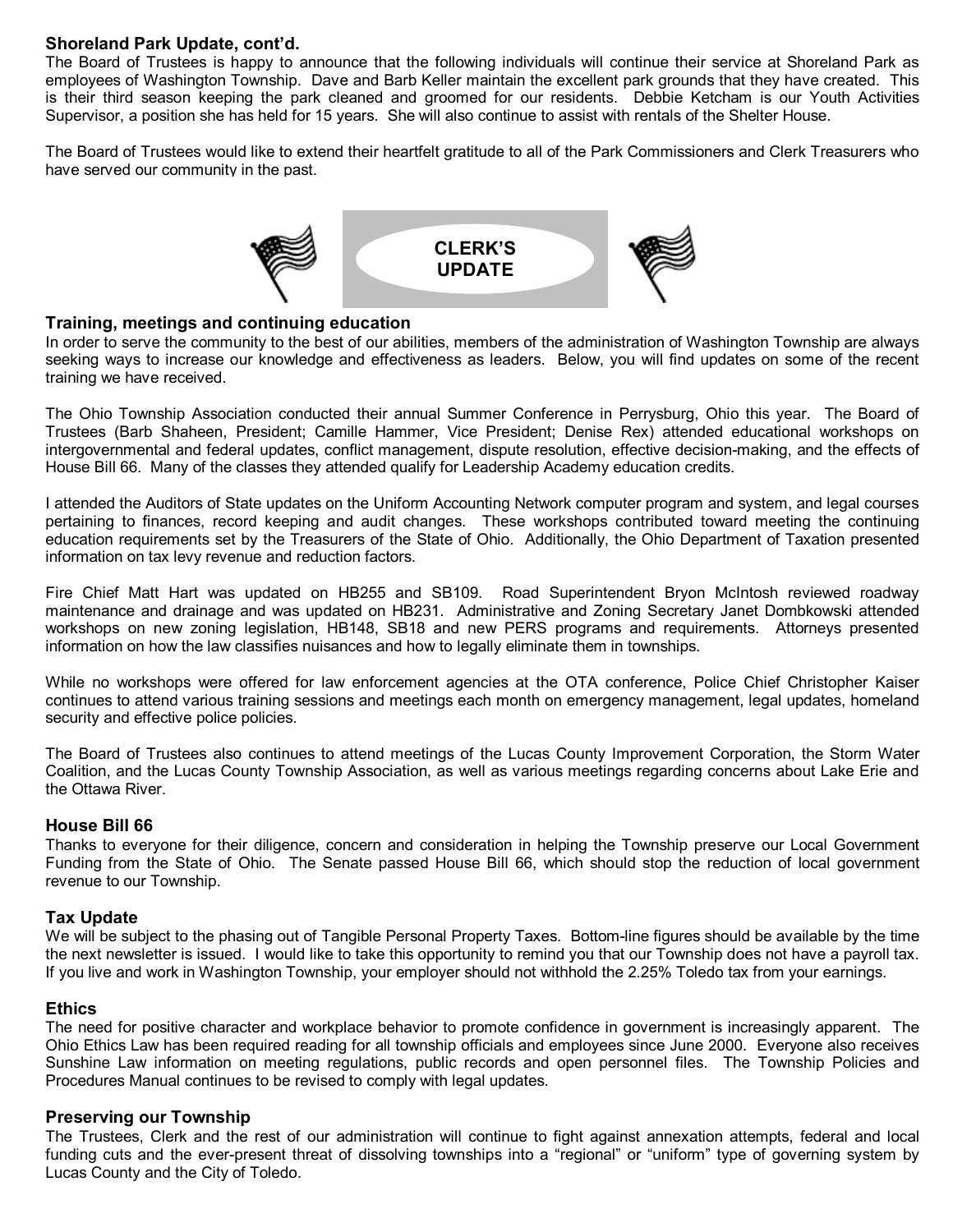

# **POLICE DEPARTMENT**



# **New Police Bikes**

Our police department recently purchased two new Trek mountain bikes for bike patrol to replace the older bikes that were at least 10 years old. The police department has five officers who are certified by the State of Ohio in police bike patrol operations. Each certified officer goes through a 40-hour course to learn how to effectively patrol. They are taught maneuvering techniques, bike safety, and how to approach certain situations. They even go to the firing range to practice firing their weapons at targets after dismounting the bikes.

# **New Police Car**

The police department is proud to display its new 2005 Ford Police Interceptor patrol car. The new car was ordered shortly after the first of the year and delivered on July 12, 2005. It will take several weeks to outfit the car with the equipment necessary to put it into service. Some of the equipment needed in a new police car are a radar unit, an in-car video camera, a mobile data terminal (MDT) which allows officers to communicate with other police agencies and run records checks on persons or vehicles, a shotgun rack, a light bar, a prisoner shield which separates the front and back seats, and many radios and electronic components which connect to a main control panel inside of the car for the officers to use. This new patrol car was purchased through the State of Ohio contract pricing, at a cost of \$21,260.00.

# **Drug Seizures**

The police department is proactively attacking the drug trade in our community. In the past several months, our officers have seized several thousands of dollars in cash from drug dealers, made seizures of several pounds of marijuana, crack cocaine, over 3 ounces of powder cocaine, 120 tablets of methadone and many other types of illicit pills, tablets and drug paraphernalia. In cases where money or vehicles are seized, the department will seek forfeiture through the Lucas County Common Pleas Court to have the proceeds of these seizures put into the police law enforcement drug fund. After these cases are finalized in court, the drugs will be ordered destroyed.

# **Thefts and Burglaries**

Since the start of the warmer spring weather, the township has experienced several thefts and burglaries. Many times, home or business owners can minimize their vulnerability to becoming victims by taking small steps such as locking their doors, checking or locking their screens, closing their garage door both day and night, and leaving porch lights on at night (most criminals like to work where they can't be seen). The Washington Township Police Department highly recommends "motion lights" that come on when someone comes near the home – and remember, place them up high enough so the bulbs cannot be unscrewed by the perpetrators. Parents, please advise your children to not leave their bicycles laying in the front yard even in the daytime – it only takes a few seconds to have a bike disappear. Purchase a bike lock, and remind them to lock up their bike when not in use. For homeowners who are out doing yard work, remember to lock your front door if youíre in the back yard, and if youíre in the front yard, lock your back door. Always remember to lock your car doors at night and never leave anything valuable laying in your car where it can be seen (most people leave their garage door openers in their car in plain view – what an easy way to access your garage, and possibly your home!). Remember to call our office if you are planning to leave on vacation  $-$  we will be happy to put an extra patrol on your house.

# **Juveniles Out Late at Night**

We have been receiving complaints from residents that juveniles are roaming the streets at night and sometimes into the early morning hours, and that houses are being egged and toilet-papered. Officers have found several groups of juveniles out late at night and have taken some of them home or have had their parents pick them up at the police station. Most of the time the parents donít even know their child is out that late, or the parents are out themselves. Any juvenile (age 17 or younger) caught outside of their home after midnight will be stopped, questioned and/or taken home by the police. If they are caught committing criminal acts or mischief they may be taken home or taken to the Lucas County Juvenile Detention Center and charged. The police department encourages all residents that if they see any groups of juveniles out late at night to please call **9-1-1** and *not* the police office.Always remember that you may remain anonymous if you wish, and please try to provide a good description of the people you observe. It is helpful to give the dispatcher the last known direction of the person or persons you're calling about.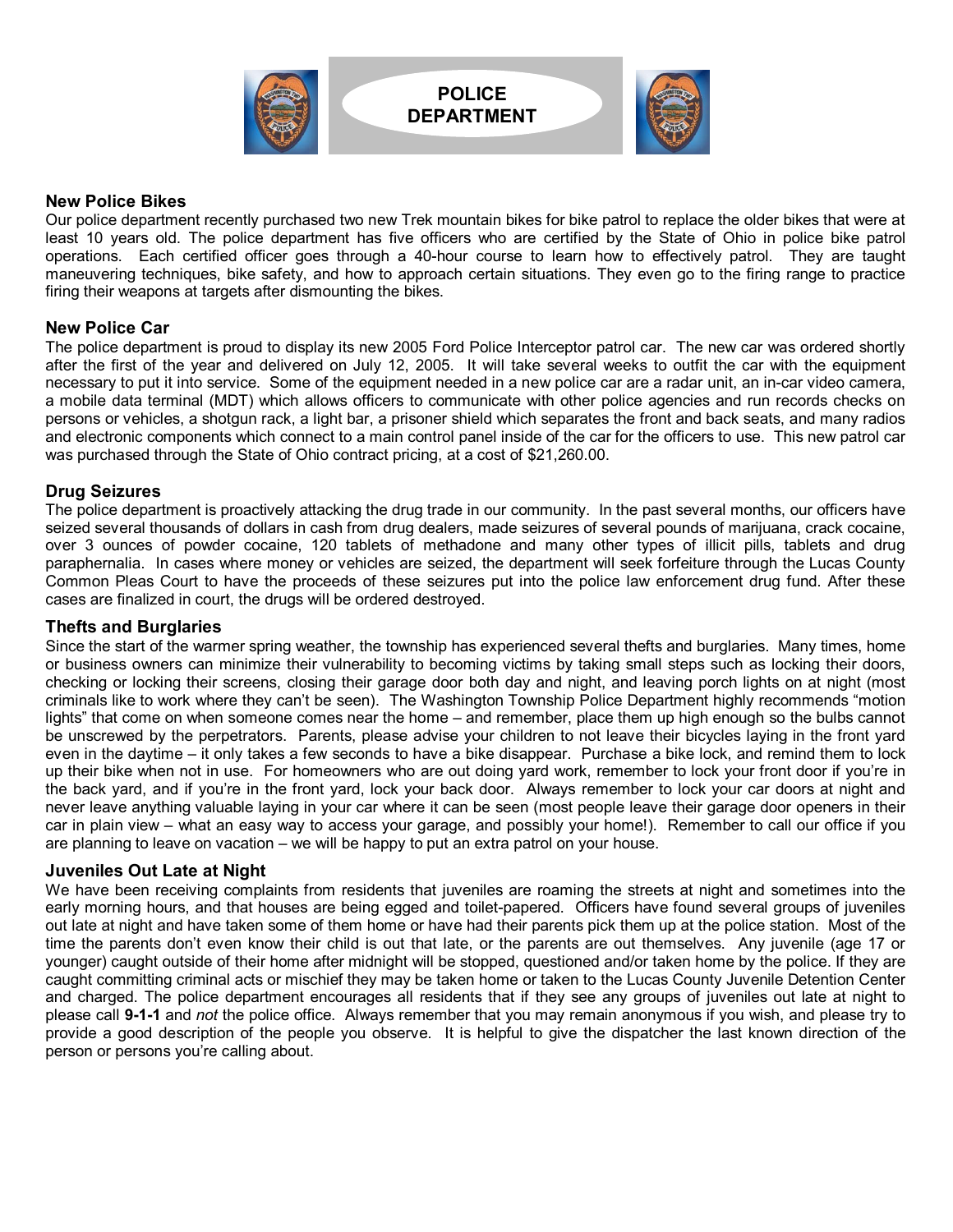



# **Leaf Collection**

The Washington Township Road Department has purchased a new 25 cubic yard self-contained leaf collector. Our leaf collection program began in 2000, and more residents are taking advantage of this service every year. Last year, 57 loads were collected, compared to an average of 15-20 loads in previous seasons. In order to address the growth of our program and the maintenance issues with our smaller machine, we made the decision to upgrade to a larger and more efficient unit. We look forward to continuing to provide this service to you in the fall!

# **Road Project**

Our major road project for the Township this summer will target the Fullerís Creekside Glen Plat II off Suder Avenue. The project will consist of grinding and resurfacing Rosemar, Bahiamar and Windamar. Some driveway approaches and curbs will be replaced as well. This project has a lifeexpectancy of 26 years and will cost \$390,559.85. Washington Township has received an Ohio Public Works Commission grant for \$237,000.00, leaving the Township responsible for the remaining balance of \$153,559.85. We expect this project to be complete by October 8, 2005.

# **Crack Sealing**

The spring crack sealing program went somewhat slower than we hoped due to an excessive amount of rain this season. Severe winter weather had left a significant amount of cracked pavement behind, and our crews poured over 3,800 pounds of liquid crack sealant. Just to give you an idea of how much pavement needed to be repaired, it only takes about five pounds of sealant to fill the cracks in a normal residential driveway.

# **Summit Street Bridge Update**

The Summit Street Bridge construction is coming along as projected. The completion date is still set for November 2005.

# **Zoning Resolution Revisions**

The Washington Township Board of Trustees has passed a motion to send the current Zoning Resolution back to the Zoning Commission for revisions. A new Zoning Resolution became effective in September 2004, but subsequent reviews of the document revealed areas which would benefit from additional clarification. The current Resolution was based on the one used by Lucas County, and does not fully address the unique needs of the Washington Township community. Over the years, past Zoning Commissions worked hard to create declarations that were designed to address these needs, and our Trustees have asked the current Zoning Commission to incorporate distinctive considerations from these retired Resolutions into the new Resolution. This will be a major undertaking for the members of our Zoning Commission, who hope to have their work completed this fall.

# **A Friendly Reminder**

Garage sale season is here again, and we kindly ask that you adhere to provision in Section 1314 of our Zoning Resolution, which reads as follows:

#### *Yard/Garage Sale*

 *Any individual or family member may conduct no more than three (3) yard or garage sales within any consecutive twelve (12) month period not to exceed three (3) consecutive days. Items displayed for sale shall not encroach into the right-of-way at any time.* 

Should you have any questions pertaining to zoning issues, please feel free to call Township Hall at 419.726.6621 and ask for Howard.